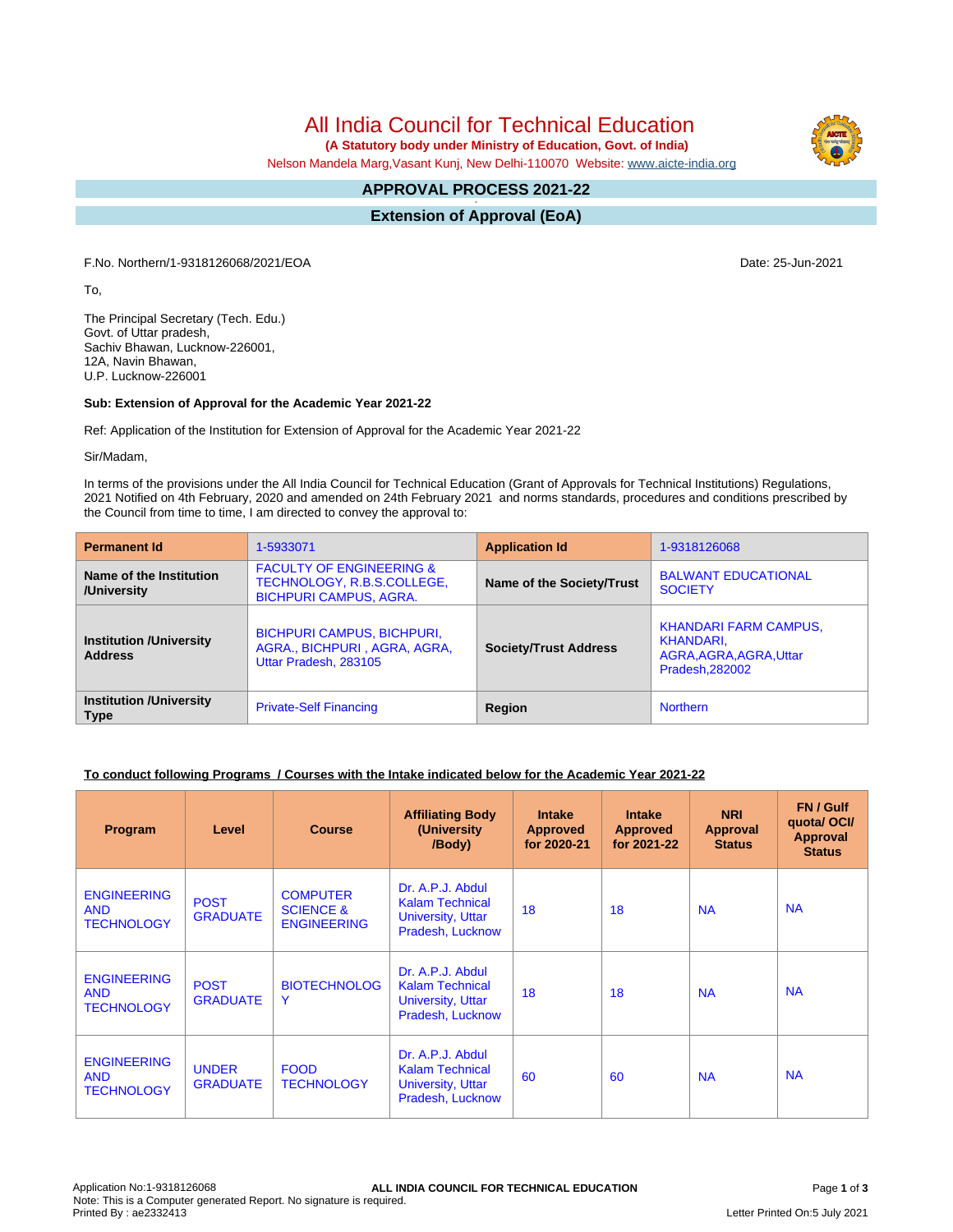| <b>ENGINEERING</b><br><b>AND</b><br><b>TECHNOLOGY</b> | <b>UNDER</b><br><b>GRADUATE</b> | <b>CHEMICAL</b><br><b>ENGINEERING</b>                            | Dr. A.P.J. Abdul<br><b>Kalam Technical</b><br><b>University, Uttar</b><br>Pradesh, Lucknow | 60 | 60 | <b>NA</b> | <b>NA</b> |
|-------------------------------------------------------|---------------------------------|------------------------------------------------------------------|--------------------------------------------------------------------------------------------|----|----|-----------|-----------|
| <b>ENGINEERING</b><br><b>AND</b><br><b>TECHNOLOGY</b> | <b>UNDER</b><br><b>GRADUATE</b> | <b>MECHANICAL</b><br><b>ENGINEERING</b>                          | Dr. A.P.J. Abdul<br><b>Kalam Technical</b><br><b>University, Uttar</b><br>Pradesh, Lucknow | 60 | 60 | <b>NA</b> | <b>NA</b> |
| <b>ENGINEERING</b><br><b>AND</b><br><b>TECHNOLOGY</b> | <b>UNDER</b><br><b>GRADUATE</b> | <b>BIOTECHNOLOG</b><br>Y                                         | Dr. A.P.J. Abdul<br><b>Kalam Technical</b><br>University, Uttar<br>Pradesh, Lucknow        | 60 | 60 | <b>NA</b> | <b>NA</b> |
| <b>ENGINEERING</b><br><b>AND</b><br><b>TECHNOLOGY</b> | <b>POST</b><br><b>GRADUATE</b>  | <b>FOOD</b><br><b>TECHNOLOGY</b>                                 | Dr. A.P.J. Abdul<br><b>Kalam Technical</b><br><b>University, Uttar</b><br>Pradesh, Lucknow | 18 | 18 | <b>NA</b> | <b>NA</b> |
| <b>ENGINEERING</b><br><b>AND</b><br><b>TECHNOLOGY</b> | <b>POST</b><br><b>GRADUATE</b>  | <b>ELECTRONICS &amp;</b><br><b>COMMUNICATIO</b><br><b>N ENGG</b> | Dr. A.P.J. Abdul<br><b>Kalam Technical</b><br><b>University, Uttar</b><br>Pradesh, Lucknow | 18 | 18 | <b>NA</b> | <b>NA</b> |
| <b>ENGINEERING</b><br><b>AND</b><br><b>TECHNOLOGY</b> | <b>UNDER</b><br><b>GRADUATE</b> | <b>COMPUTER</b><br><b>SCIENCE AND</b><br><b>ENGINEERING</b>      | Dr. A.P.J. Abdul<br><b>Kalam Technical</b><br><b>University, Uttar</b><br>Pradesh, Lucknow | 90 | 90 | <b>NA</b> | <b>NA</b> |
| <b>ENGINEERING</b><br><b>AND</b><br><b>TECHNOLOGY</b> | <b>UNDER</b><br><b>GRADUATE</b> | <b>ELECTRONICS &amp;</b><br><b>COMMUNICATIO</b><br><b>N ENGG</b> | Dr. A.P.J. Abdul<br><b>Kalam Technical</b><br><b>University, Uttar</b><br>Pradesh, Lucknow | 90 | 90 | <b>NA</b> | <b>NA</b> |
| <b>ENGINEERING</b><br><b>AND</b><br><b>TECHNOLOGY</b> | <b>UNDER</b><br><b>GRADUATE</b> | <b>CIVIL</b><br><b>ENGINEERING</b>                               | Dr. A.P.J. Abdul<br><b>Kalam Technical</b><br><b>University, Uttar</b><br>Pradesh, Lucknow | 60 | 60 | <b>NA</b> | <b>NA</b> |
| <b>ENGINEERING</b><br><b>AND</b><br><b>TECHNOLOGY</b> | <b>UNDER</b><br><b>GRADUATE</b> | <b>ELECTRICAL</b><br><b>ENGINEERING</b>                          | Dr. A.P.J. Abdul<br><b>Kalam Technical</b><br>University, Uttar<br>Pradesh, Lucknow        | 60 | 60 | <b>NA</b> | <b>NA</b> |

**It is mandatory to comply with all the essential requirements as given in APH 2021-22 (Appendix 6)**